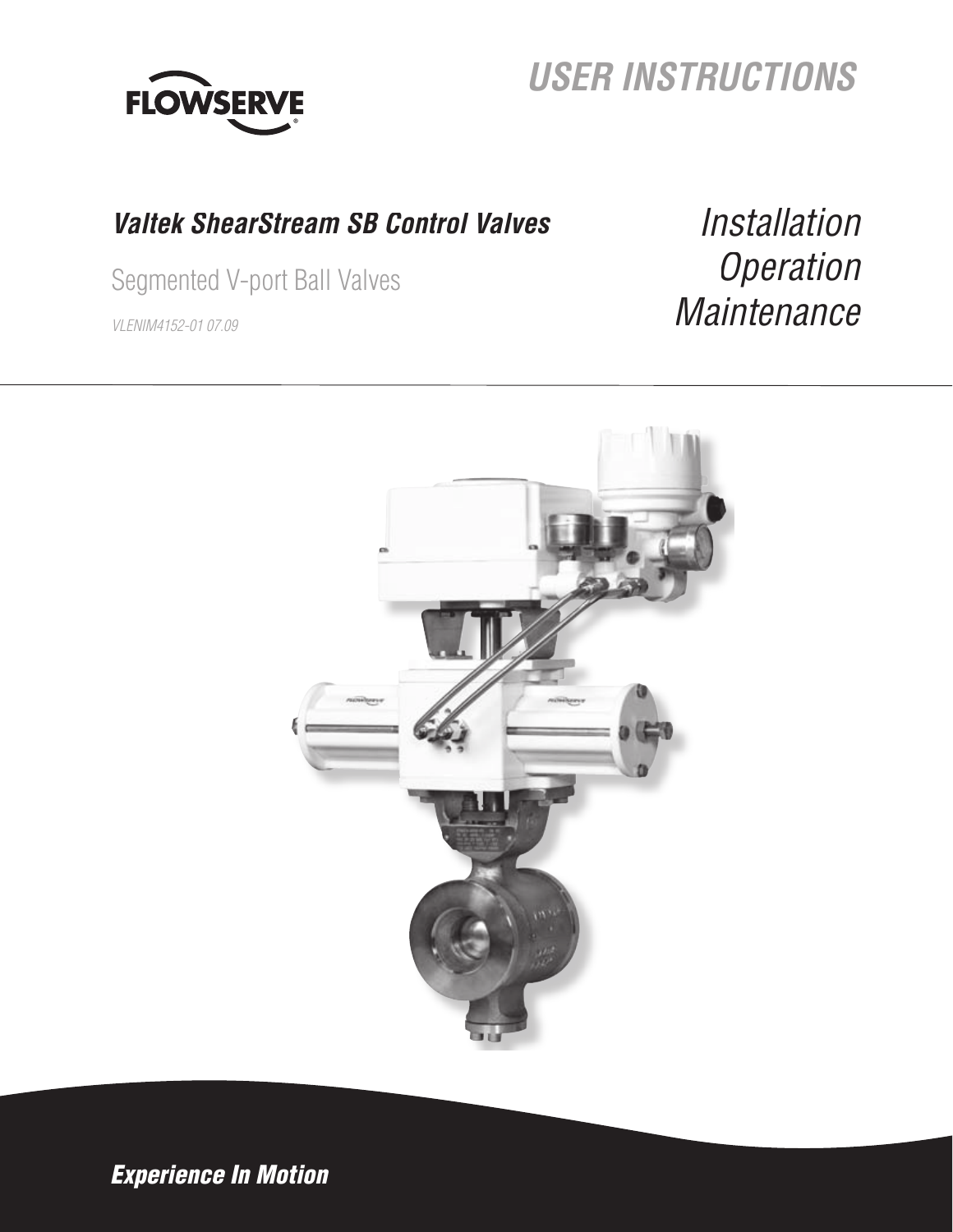

## **Contents**

| General                                  |             |
|------------------------------------------|-------------|
| <b>Lifting</b>                           | $\mathbf 2$ |
| <b>Receiving inspection</b>              | 3           |
| <b>Installation</b>                      | 4           |
| <b>Flange gaskets</b>                    | 5           |
| <b>Starting up</b>                       | 6           |
| List of materials and spare parts        | 7           |
| <b>Ordering of spare parts</b>           | 8           |
| <b>Maintenance</b>                       | 9           |
| To remove the valve from the pipework    | 9.1         |
| To inspect the ball sector and seat ring | 9.2         |
| To inspect and replace the upper shaft   |             |
| seal of Safeguard type                   | 9.3         |
| To inspect and replace the upper shaft   |             |
| seal of ZebraCL™ type                    | 9.4         |
| To change the gasket at the lower stem   | 9.5         |
| Fitting the actuator to the valve        | 10          |



## 1. General

The instructions and list of spare parts are applicable to ShearStream SB ball sector valves in accordance with catalogue sheet VLEETB4152-01.

## 2. Lifting

All lifting must be carried out on the valve itself and not on the actuator. The joint between the valve and the actuator is designed for carrying the operating torque and the weight of the actuator - see Fig. 1.

## 3. Receiving Inspection

All valves leaving our plant are inspected and tested in accordance with the relevant requirements or in accordance with the requirements specified by the purchaser. Valves equipped with actuators are subject to functional testing and are adjusted in such a manner that every unit is completely ready for direct installation in the pipework. However, in view of damage that may have occurred during transport, it is advisable that receiving inspection is performed.

We would suggest the following inspection procedure:

- Check that **the valve delivered is correct in terms of type, size, equipment**, etc.
- Examine the valve, actuator and valve positioner  **regarding possible damages**.



Fig.1 Lifting of the valve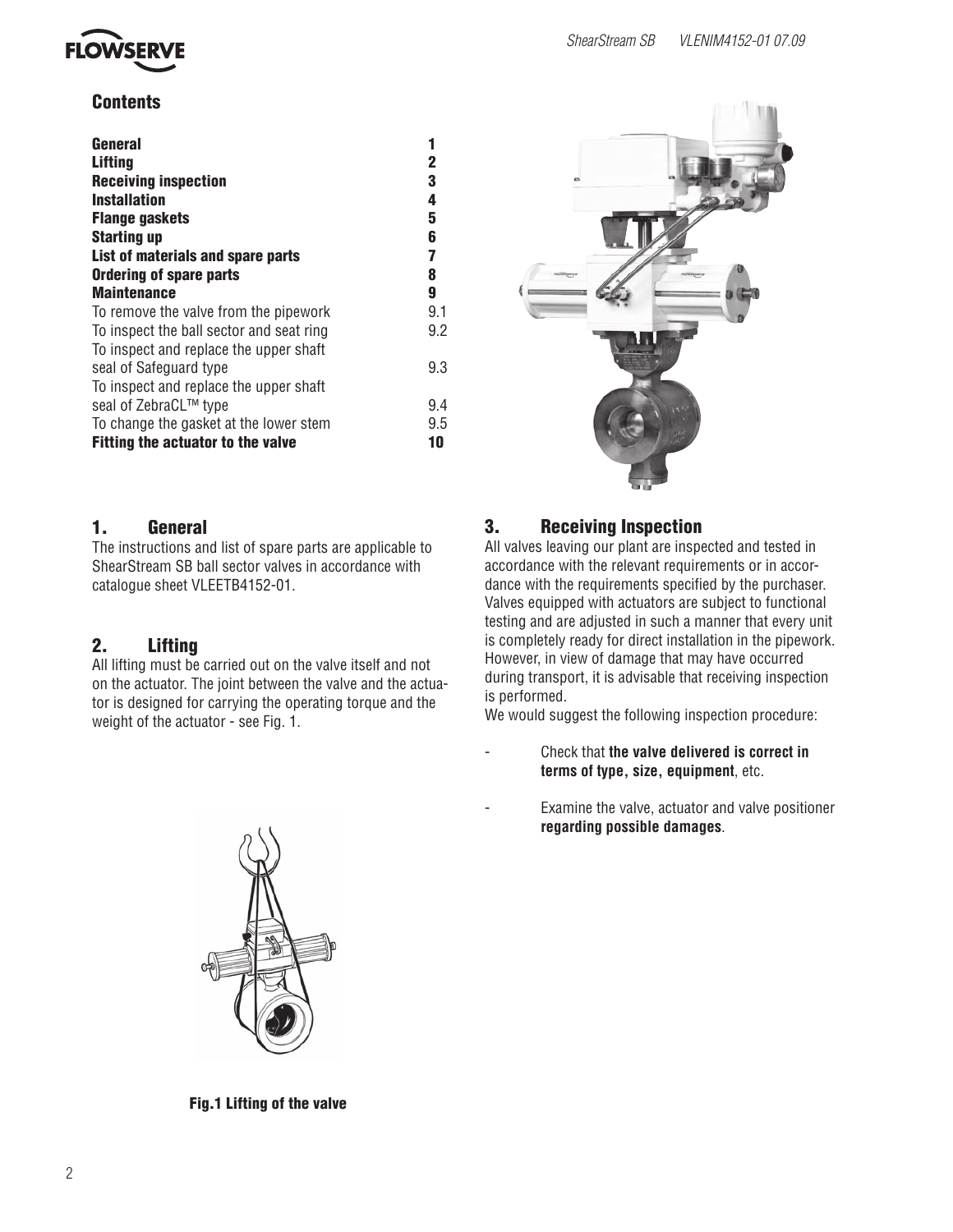

## 4. Installation

Before installing the valve, ensure that **the pipework is free from impurities**, that the pipe ends between which the valve is to be installed are parallel and are correctly aligned, and that the distance between the pipe ends corresponds to the valve length, including gaskets. **The valve could not be used for forcing together or aligning incorrectly pipes** as this will cause loads on the valve and pipe which may lead to difficult damages during operation. See Fig. 3.





Fig. 3. Ensure that the pipe ends align and have the correct distance

#### **ShearStream SB valves can be installed in any position**.

However, we recommend the direction of flow which is shown by an arrow on the valve body. The sealing performance of the valve is limited if the flow is in the opposite direction.

We also recommend that the valve is mounted with the stem pointing vertically upwards when the valve is installed in a horizontal run of pipe.

**The pipes should be supported on each side of the** 

**valve**, in order to relieve the valve of loads and avoid vibrations.

#### **Locate the valve so that it will be easily accessible** for

inspection and service, particularly if the valve is equipped with a pneumatic actuator and valve positioner.

## 5. Flange Gaskets

Gaskets with sizes according to ANSI B16.5, Table E1 Figure E2, SS 359 or DIN 2690 are recommended.

## 6. Starting up

Before starting up, flush the pipework - with all valves in the open position - so that any impurities that may damage the sealing surfaces of the valve and impede its operation will be flushed away.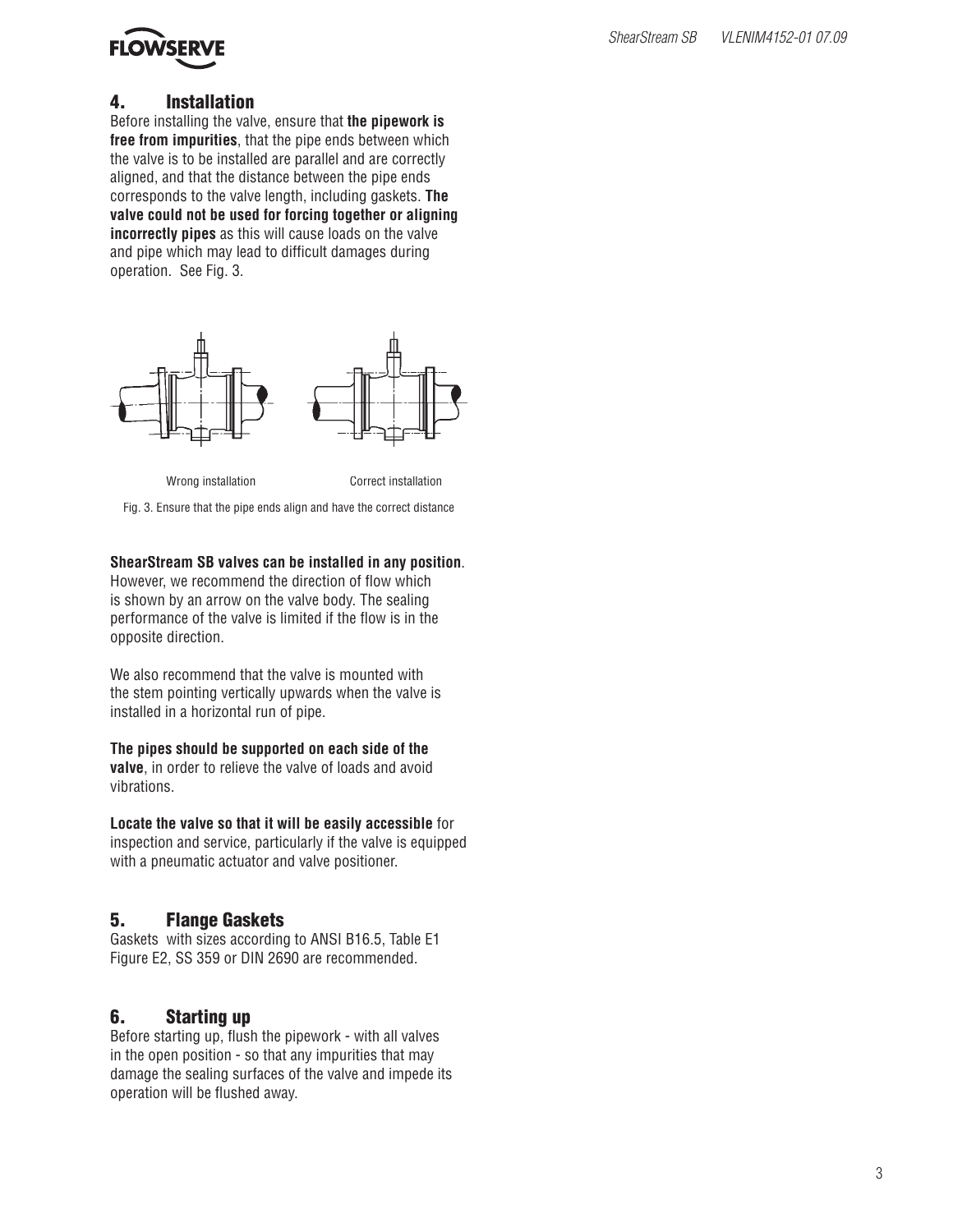

| ,              |                |                             | LIST OF MATELISMS AND SPACE PARTS |                                  |                              |
|----------------|----------------|-----------------------------|-----------------------------------|----------------------------------|------------------------------|
| Item           | Qty            | Part                        | <b>Material</b>                   | <b>Metal</b>                     | <b>Soft</b>                  |
| $\mathbf{1}$   | $\mathbf{1}$   | Body                        | EN1.4408/CF8M                     | $\widehat{12}$                   | (12)<br><u> Fol</u>          |
| $\mathbf{1}$   | $\mathbf{1}$   | Body                        | EN1.0619/WCB                      | $\widehat{10}$                   | $\left( \widehat{10}\right)$ |
| $\overline{2}$ | 1              | <b>Ball sector</b>          | EN1.4408/CF8M HCP                 | 11                               | (29)                         |
| $\overline{2}$ | $\mathbf{1}$   | <b>Ball sector</b>          | EN1.4408/CF8M                     |                                  |                              |
| 3              | 1              | Stem, upper                 | EN1.4460                          | $\widehat{2}$                    | $\overline{2}$               |
| $\overline{4}$ | $\mathbf{1}$   | Stem, lower                 | EN1.4460                          |                                  |                              |
| 5              | 1              | Gland cover                 | EN1.4408/CF8M                     | <b>Stem sealing</b>              |                              |
| 6              | $\mathbf{1}$   | Bottom cover                | EN1.4408/CF8M                     |                                  |                              |
| $\overline{7}$ | 1              | Gasket                      | Graphite                          |                                  |                              |
| 8              | 1              | Locking segment             | EN1.4436                          |                                  |                              |
| 9              | $\mathbf{1}$   | Bearing seat                | EN1.4460                          |                                  |                              |
| 10             | 1              | Wave spring                 | EN1.4436                          |                                  |                              |
| 11             | $\mathbf{1}$   | Seat ring                   | Alloy 6                           |                                  |                              |
| 12             | $\mathbf{1}$   | Seat seal                   | PTFE                              |                                  |                              |
| 13             | $\mathbf{1}$   | $0$ -ring                   | <b>FPM</b>                        |                                  | (13)                         |
| 14             | 1              | Backing ring                | <b>PTFE</b>                       | (17)<br>$\overline{22}$          | $\left( 22\right)$<br>17     |
| 17             | $\overline{2}$ | Screw                       | A4                                |                                  |                              |
| 18             | $\overline{2}$ | Nut                         | A4                                | (18)                             | (18)                         |
| 19A            | 1              | <b>Boxpacking Safeguard</b> | V-ring PTFE liveloaded            | (21)                             |                              |
| 19B            | $\mathbf{1}$   | Boxpacking Zebra-CL         | V-ring PTFE                       | 13                               |                              |
| 20             | 4              | Bolt                        | A4                                | $\left(5\right)$                 | $\sqrt{5}$                   |
| 21             | $\mathbf{1}$   | Cap spring                  | EN1.4310                          |                                  |                              |
| 22             | $\mathbf{1}$   | Key                         | Steel                             |                                  |                              |
| 23             | 1              | Indicating pin              | SS                                | (19B)                            |                              |
| 26             | 1              | Washer                      | A4                                | $\left[ 8 \right]$               | $\left[8\right]$             |
| 27             | 1              | Thread insert               | <b>Stainless</b>                  | $\left[9\right]$<br>$\mathbf{9}$ |                              |
| 28             | 1              | Bolt                        | A4                                |                                  |                              |
| 29             | $\mathbf{1}$   | Seat ring/Back-up ring      | PTFE/SS                           |                                  |                              |
| 30             | $\mathbf{1}$   | Stem bearing                | Metaloplast                       | Zebra-CL                         |                              |
| 31             | $\mathbf{1}$   | Stem bearing                | Metaloplast                       |                                  | <b>Safeguar</b>              |
| 32             | $\mathbf{1}$   | Washer                      | A4                                | (22)                             |                              |
| 33             | 1              | Cylindrical pin             | EN1.4460                          | $\overline{3}$                   |                              |
| 34             | 1              | Washer                      | Metaloplast                       | $\overline{23}$                  | (32)                         |
|                |                |                             |                                   |                                  | 60)                          |

 $\binom{27}{2}$ 

 $(28)$  $(26)$  $\circled{2}$ 

|--|



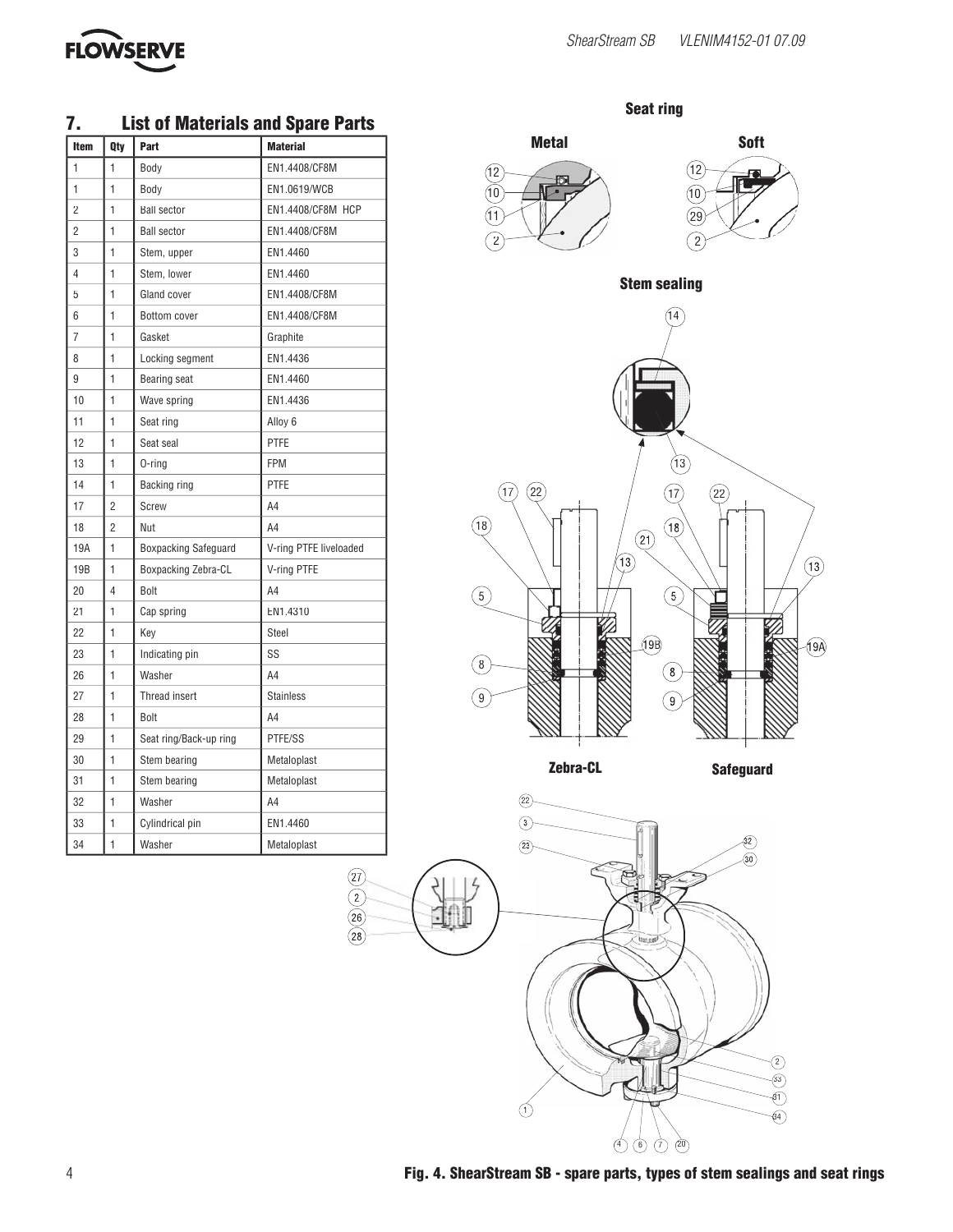

## 8. Product code for important spare parts and spare parts sets

| <b>Set or detail</b>    |            |                  |               |             |                   |            |  |  |  |  |
|-------------------------|------------|------------------|---------------|-------------|-------------------|------------|--|--|--|--|
| <b>Stem sealing set</b> |            |                  | Seat ring set |             | Other spare parts |            |  |  |  |  |
| <b>Type</b>             | Zebra CL ™ | <b>Safeguard</b> | Alloy 6       | <b>PTFE</b> |                   |            |  |  |  |  |
| <b>Item No</b>          | 19A        | <b>19B</b>       | 11, 12        | 12, 29      | $\overline{7}$    | 10         |  |  |  |  |
| DN                      |            |                  |               |             |                   |            |  |  |  |  |
| 25                      | 349 08 050 | 349 25 540       | 349 08 080    | 349 17 460  | 348 88 295        | 333 98 460 |  |  |  |  |
| 0040                    | 349 08 050 | 349 25 540       | 349 08 081    | 349 17 461  | 348 88 295        | 333 98 461 |  |  |  |  |
| 0050                    | 349 08 050 | 349 25 540       | 349 08 082    | 349 17 462  | 348 88 295        | 333 98 462 |  |  |  |  |
| 0065                    | 349 08 050 | 349 25 540       | 349 06 089    | 349 17 469  | 348 88 295        | 333 98 469 |  |  |  |  |
| 0080                    | 349 08 050 | 349 25 540       | 349 08 083    | 349 17 463  | 348 88 294        | 333 98 463 |  |  |  |  |
| 0100                    | 349 08 050 | 349 25 540       | 349 08 084    | 349 17 464  | 348 88 294        | 333 98 464 |  |  |  |  |
| 0150                    | 349 08 051 | 349 25 500       | 349 08 085    | 349 17 465  | 348 88 290        | 333 98 465 |  |  |  |  |
| 0200                    | 349 08 052 | 349 25 720       | 349 08 086    | 349 17 466  | 348 88 291        | 333 98 466 |  |  |  |  |
| 0250                    | 349 08 053 | 349 25 760       | 349 08 087    | 349 17 467  | 348 88 292        | 333 98 467 |  |  |  |  |
| 0300                    | 349 08 054 | 349 25 140       | 349 08 088    | 349 17 468  | 348 88 293        | 333 98 468 |  |  |  |  |
| 0350                    |            | 349 25 180       | 349 17 430    | 349 20 030  | 349 15 260        | 333 00 430 |  |  |  |  |
| 0400                    |            | 349 25 180       | 349 17 431    | 349 20 031  | 349 15 260        | 333 00 431 |  |  |  |  |
| 0500                    |            | 349 25 180       | 349 17 432    | 349 20 032  | 349 15 261        | 333 00 432 |  |  |  |  |

\* Three rings are requested per valve for DN 25 - 100, four rings per valve for DN 150 - 300

#### 8.1 Ordering of Spare Parts

When placing orders for spare parts, specify:

- 1. Product code of the valve incl. DN, see part No. specified on the identification plate of the valve.
- 2. Description of the part, its item No. or spare parts set number, and the quantity required.

#### Ordering example

For ShearStream SB 8782EB-0200-AAAABA, Part. No. 1234567 1 - Stem upper, item 3 or For ShearStream SB 8782EB-0200-AAAABA,

Part. No. 1234567

1 - Stem sealing set, product code 349 08 052

## 9. Maintenance

If the ball segment or seat ring has sustained damage due to impurities in the pipework or for some other reason, or if the seat ring and stem seals need replacing after a long period of service, the valve must be overhauled.

Many valves are installed in such locations that their performance is of **decisive importance** to the entire process. Such valves should be **inspected regularly and any faults should immediately be corrected**.

#### **9.1 To remove the valve from the pipework**

The procedure for inspection and maintenance, for which no special tools are necessary, is as follows:

- 1. Ensure that the recommended spare parts and also the gaskets - important - for the pipe flanges are available.
- 2. Close the valve.
- 3. Shut off all compressed air connections and isolate all electrical connections to the actuator.
- 4. Disconnect all compressed air lines and electric cables connected to the actuator.
- 5. Release the flanged joint between the valve and the pipework. Then lift out the valve. Don't use the actuator for lifting. **Apply all lifting forces to the valve itself and not to the actuator**  $-$  see fig. 1.

**Note the direction of flow** which is shown by an arrow on the valve body.

#### **9.2 To inspect the ball sector and seat ring**

- 1. If an actuator is fitted to the valve, remove it. See section 9.3, items 1 and 2.
- 2. Remove the indicating pin  $(23 fig. 4)$ .
- 3. Turn the ball sector through more than 90°, until it is no longer in contact with the seat ring.
- 4. Push the seat ring out of its seat at the valve body inlet. Withdraw it past the ball sector between the ball sector and the inside of the valve body - towards the outlet, and remove it from the body.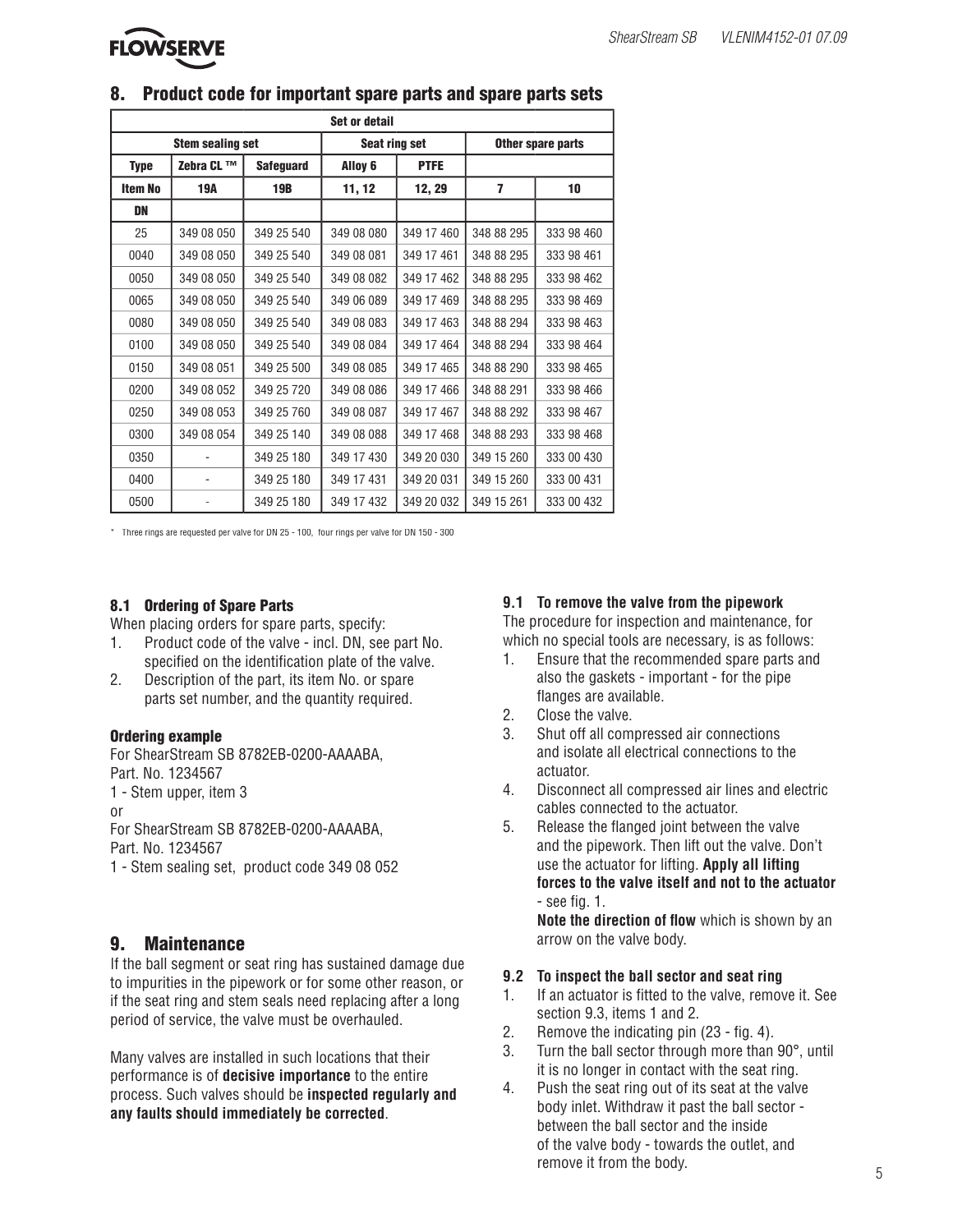

- 5. Remove the compression spring (10) in the same way.
- 6. Carefully wash all parts with warm water and then, if necessary, with a suitable solvent. Never scrape the sealing surfaces with hard tools.
- 7. Examine the surface of the ball sector (2). Remove any deposits and clean the ball sector as described in item 6 above.

#### **N.B. Take care not to scratch the sealing surface of the ball sector.**

- 8. Inspect the seat ring (11) and clean it as described in item 6 above.
- 9. Inspect the sealing ring (12) it need not be removed from its groove in the body. Fit a new sealing ring if the original one is damaged.
- 10. Lubricate the ball segment with a suitable lubricant, such as Molykote Paste U, Gleitmo 700 or similar.
- 11. Lubricate the surface of the sealing ring (12) with a silicone-base grease, such as Silicone grease DC 111, Silicone grease TKM 1011 or similar.
- 12. Fit the compression spring (10) and seat ring (11). Turn the ball sector (2) until it is in contact with seat ring (11). Use a soft object to press the seat ring towards the compression spring (10) to enable the ball sector to move into its proper position. Continue turning the sector to the closed position.
- 13. Fit the indicating pin (23).

**N.B. An additional function of the indicating pin is to restrict the travel of the ball segment to 95 - 100°, so that it will always remain in contact with the seat ring.** 

## **9.3 To inspect and replace the upper shaft seal of Zebra CL™ type**

The stuffing box usually requires inspection and adjustment after the valve has been taken into service. After a certain period of time in service, it may sometimes also be necessary to replace the packing.

## **Make sure that the valve is not under pressure**.

- 1. If an actuator is fitted to the valve, remove it. Begin by removing the valve positioner. This can easily be done after the plastic cover of the valve positioner has been removed. Remove the four bolts securing the valve positioner to the actuator. Then remove the nuts securing the actuator to the valve mounting plate and dismantle the actuator.
- 2. Remove the key.
- 3. Remove the nuts (18). Remove the gland (5). Then remove the packing (19).
- 4. Clean the surfaces of the stem, gland (5) and packing area in the valve body.
- 5. Carefully examine the surface of the stem which must be completely free from marks and scratches.
- 6. Grease the stem with a suitable grease, such as Silicone grease.
- 7. Mount new packing (19). Then mount the gland (5) and the nuts (18).
- 8. Tighten the nuts (18) sufficiently to ensure that the packing is correctly seated. **Note**: Check the tightness of the packing after the valve has been taken into service, retighten the nuts (18), if necessary.

## **9.4 To inspect and replace the upper shaft seal of Safeguard type**

The stuffing box usually requires inspection and adjustment after the valve has been taken into service. After a certain period of time in service, it may sometimes also be necessary to replace the packing.

- 1. Remove the actuator as described in section 9.3, tems 1. Remove the keys (22) and the indicator pin (23).
- 2. Remove the nuts (18), spring cups and gland (5). Then remove the packing (19).
- 3. Clean the surfaces of the stem, gland (5) and packing area in the valve body.
- 4. Carefully examine the surface of the stem which must be completely free from marks and scratches.
- 5. Grease the stem with a suitable grease, such as Silicone grease.
- 6. Mount new packing (19) when mounting the gland (5) and the spring cups and then the nuts (18).
- 7. Tighten the nuts (18) sufficiently according to the torque table in catalogue sheet FCD NFEETB4152-01 to ensure that the packing is correctly seated. **Note**: Check the tightness of the packing after the valve has been taken into service.

## **9.5 To change the gasket at the lower stem**

- 1. The gasket (7) should be replaced in conjunction with the inspection of the seat ring  $(11)$ .
- 2. Remove the bolts (20) and the cover (6).
- 3. Withdraw the stem (4) and remove the gasket (7).
- 4. Carefully clean the inside of the cover (6) and the stem (4).
- 5. Fit a new gasket (7) and lubricate the small end of the stem with a suitable lubricant, such as Molykote Paste U or Gleitmo 700.
- 6. Fit the stem (4) with the gasket (7).
- 7. Spray the bolt threads with locking compound, such as Loctite 641.
- 8. Fit the cover (6) and tighten the bolts (20).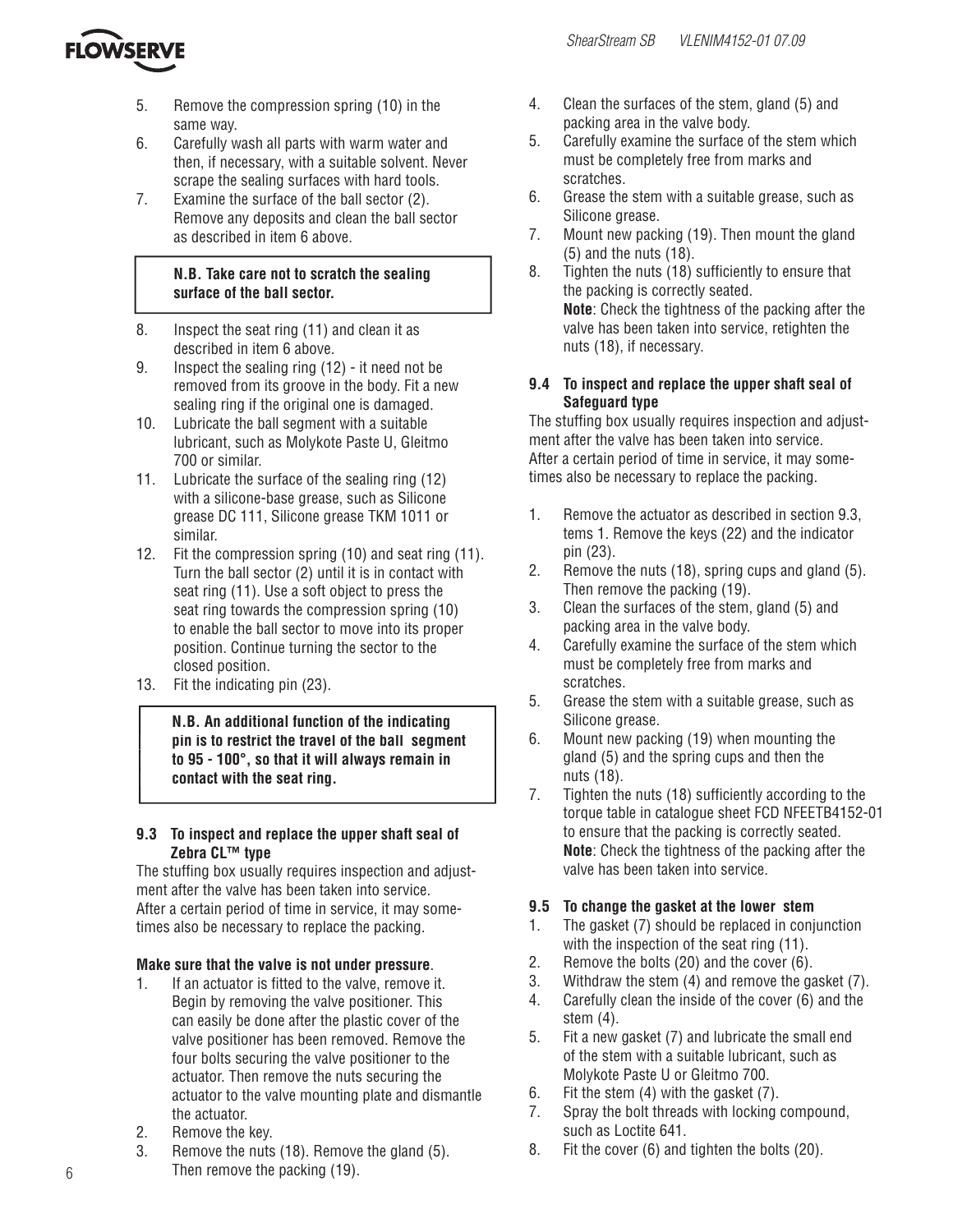

## 10. Fitting the Actuator to the Valve

- 1. The actuator can be mounted directly on the valve. The mounting flange and the valve stem follow the NAF standard for securing the actuator.
- 2. Turn the valve to the closed position. The key should face towards the inlet.
- 3. Fit the actuator.
- 4. Connect the compressed air supply to the actuator - applies to pneumatic actuators. If the end position stop is correctly set, the ball segment will not move when compressed air pressure is applied.
- 5. If moving adjust the end position stop until the actuator has turned the ball segment to the closed position.

## 6. **General**

The actuator may be fitted either in line with the connected pipes or transversely to them. An intermediate plate is necessary for mounting the actuator in line with the pipework.

**N.B. The direction of closure must always be clockwise, as viewed from the actuator.**

Before fitting the actuator, it is important to ensure that the actuator fits the stem. First try without key to check that the drive slips onto the shaft. Also check that the key fits and matches the keyways in the shaft. Grease the actuator shaft entry. Push the actuator onto the stem.

## **The travel of the ball sector should be restricted to 90°**,

which is the travel necessary between fully open and fully closed. If the sector is turned beyond this range, the sealing surfaces of the sector and seat ring may be damaged when an attempt is made to turn the ball sector back to the correct position and the sector may jam against the seat ring.

In practice, this is prevented by the indicating pin which will come into contact with the bolts retaining the top cover if an attempt is made to turn the ball sector outside the range between fully open and fully closed. When adjusting the actuator, make sure that, in the closed position, the sphere of the ball sector (2) is located opposite the seat ring (11), i.e. that the sphere projects beyond the seat ring by equal amounts on each side of the seat as shown in Fig. 5.



Fig. 5. Locating of the ball sector sphere when adjusting the actuator